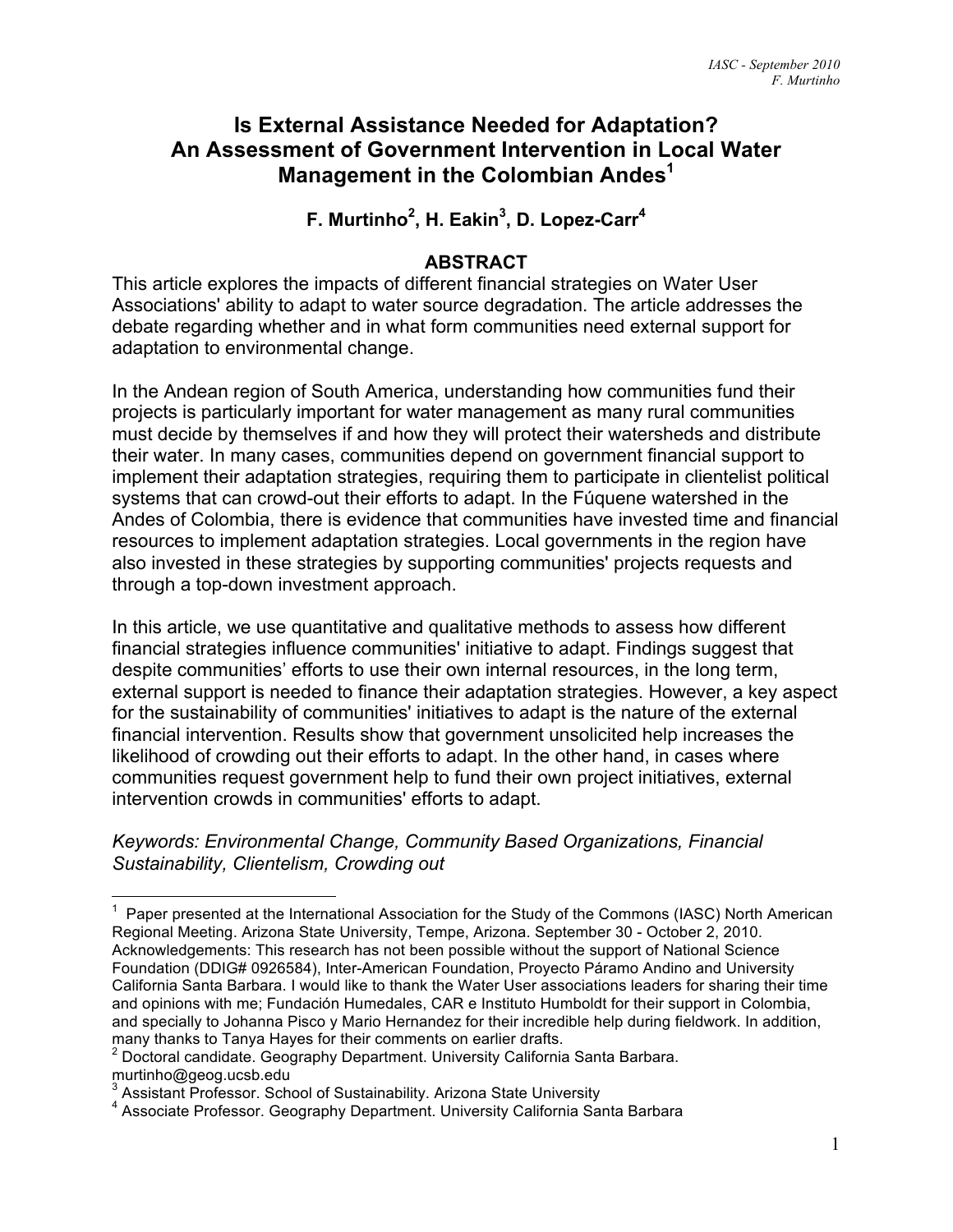# **1 INTRODUCTION**

In the Andean region of South America, understanding local governance is particularly important for watershed management as many rural communities must decide by themselves if and how they will protect their watersheds and distribute their water. In many Andean communities of Colombia, autonomous water associations have emerged in the absence of outside intervention to solve conflicts of water distribution due to increasing water demand and water shortages in the dry seasons (Peña, Reyes, and García 2007). In 2005, water associations provided drinking water to almost half the Colombian rural population (approximately 4.5 million people) (Colmenares and Mira 2007).

The water management decisions of these associations may be pivotal in determining whether Andean communities will have continued access to freshwater. Given changing demographic, economic and environmental conditions, and the relative autonomy of water management in many Andean regions (Murtinho 2010), a critical concern for international development policy is whether communities are able to address water source degradation by themselves, and what should be the role of external intervention.

In regions with relatively high vulnerability and poverty levels a key factor to facilitate adaptation is the local access to financial resources (Smit and Pilifosova 2001; Eakin 2005; Smit and Wandel 2006). Poor regions tend to have less diverse and more restricted entitlements (Kelly and Adger 2000), so it is harder for communities to invest in adaptation strategies with their own funds. In the Colombian Andes, Murtinho (2010) shows that one of the key factors that influence communities capacity to adapt to water scarcity is the ability of the Water User Associations (WUAs) to get external support to finance their adaptation strategies. Although some WUAs are able to finance their strategies with internal funds (collected from their water users), others must look for funds from local governments, where political connections are required to obtain the funds. The goal of this paper is to dig deeper into the impacts of these different financial strategies on the WUAs ability to adapt. Specifically we study the sustainability implications of these financial strategies in the context of a clientelist political system, where external support is commonly exchanged for votes or other favors (Schedler 2002).

Many development scholars have discussed the risks of external financial intervention to promote communities' behavioral changes and poverty alleviation. Studies show that external financial intervention can increase paternalistic relations between governments and communities (de Wit and Berner 2009; Bardhan 1996). Paternalistic and clientelist systems, like those found in Colombia (Flórez 2005), may have positive functions for the poor as they provide some access opportunities for poor communities in the short term, but they also sustain exploitation and slowly undermine democracy (de Wit and Berner 2009). Bardhan (1996) argues that communities' external dependency diminishes the efficiency of the financial support, and raises inequality issues as some people get more benefits from the external support depending on their resources and political connections. In addition, vertical financial patronage relations can weaken individuals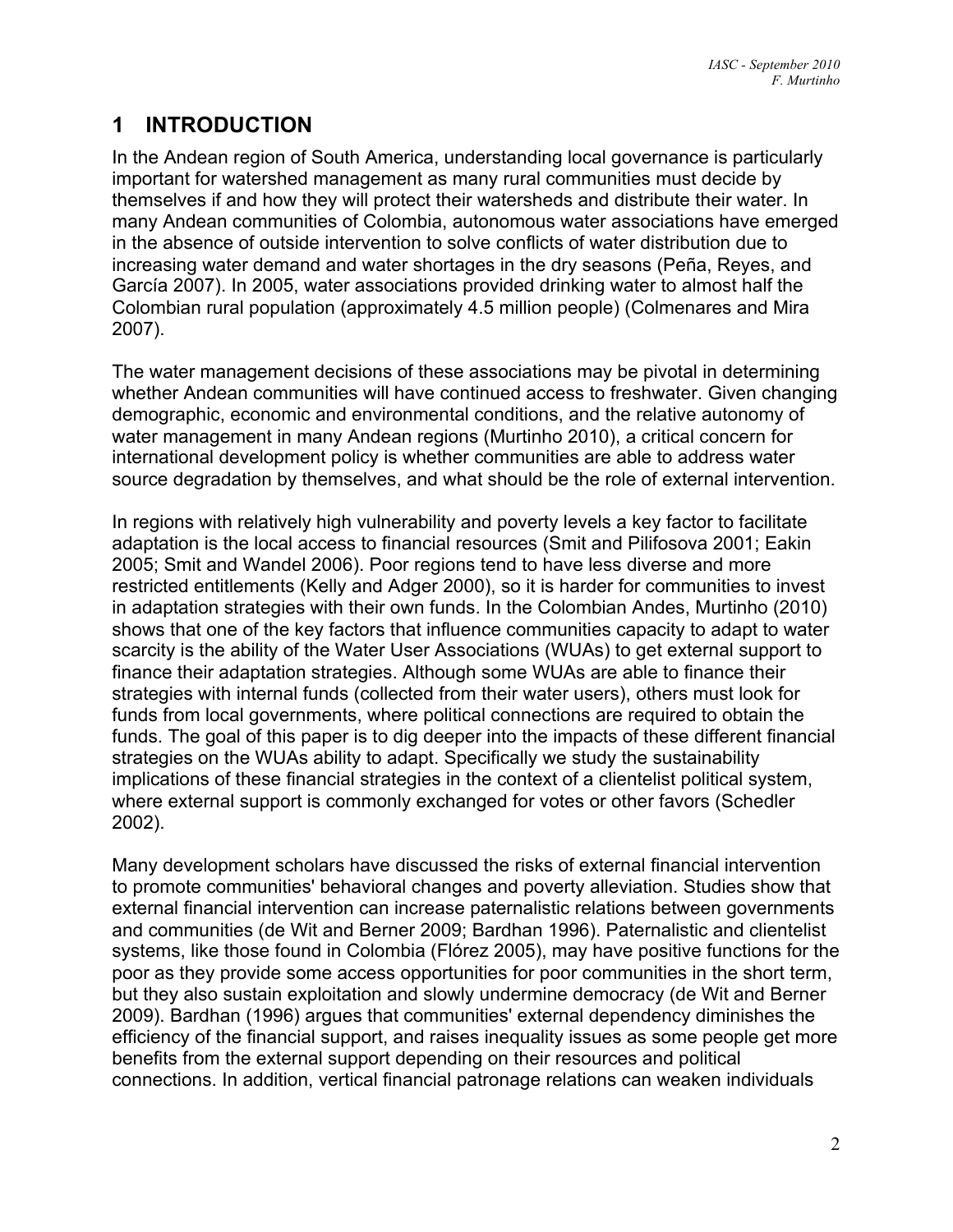motivation to innovate, diminishing the capability for long term development (Bunch 1999).

In the case of common-pool resource management such as water resources, which requires cooperation to manage collectively the resource (Meinzen-Dick 2007), a particular risk of external financial intervention is that it can undermine local prospects for collective action in cases of weak self-organized communities (de Wit and Berner 2009). Particularly, there is a potential negative effect if external intervention from the government reduces, or crowds-out, the likelihood of water user associations to engage in local processes to cooperate and invest their resources to solve their water problems by themselves. For example, economists using common-pool resources field experiments show that external intervention crowds out individuals' altruistic and reciprocal motivations and reduces cooperation to manage the resource (Vollan 2008; Cardenas, Stranlund, and Willis 2000). Furthermore, Vollan (2008) suggests that after cooperative behavior is crowded out, it takes some time to re-establish trust and reciprocity, so external intervention become very costly and have long lasting negative implications.

An important aspect of the crowding theory is that differences in the nature of the external intervention (i.e. controlling or supportive) could determine the outcome of the intervention. Frey and Jegen (2001) explain the role of these different types of intervention and the psychological conditions under which crowding-out effect could emerge: first, external interventions crowd out intrinsic motivation if the individuals affected perceive them to be controlling. In that case, both self-determination and selfesteem suffer, and the individuals react by reducing their intrinsic motivation in the activity controlled. And second, external interventions crowd in intrinsic motivation if the individuals concerned perceive it as supportive. In that case, self-esteem is fostered, and the individuals feel that they are given more freedom to act, which enlarges selfdetermination (Frey and Jegen 2001).

In this paper, we explore the role of Water User Associations' strategies to fund their projects to adapt to water source degradation in the Fúquene Watershed in the Andes of Colombia. The study has important implications for the ongoing debate on the right form and the degree of involvement of governmental or non-governmental organizations in common-pool resource management (Vollan 2008). We argue that despite their efforts to use their own internal resources, in the long term, external support is needed to finance WUAs adaptation projects. However, a key aspect for the sustainability of WUAs initiatives to adapt is the nature of the external financial intervention. Results show that government unsolicited help increases the likelihood of crowding out their efforts to adapt. In the other hand, in cases where WUAs request government help to fund their own project initiatives, external intervention crowds in WUAs efforts to adapt.

In the following section, the article presents the context of this study, including a description of the governance context of different WUAs' funding sources and how WUAs are implementing adaptation strategies to cope with water scarcity changes in the Fúquene watershed in Colombia. This is followed by a methods section presenting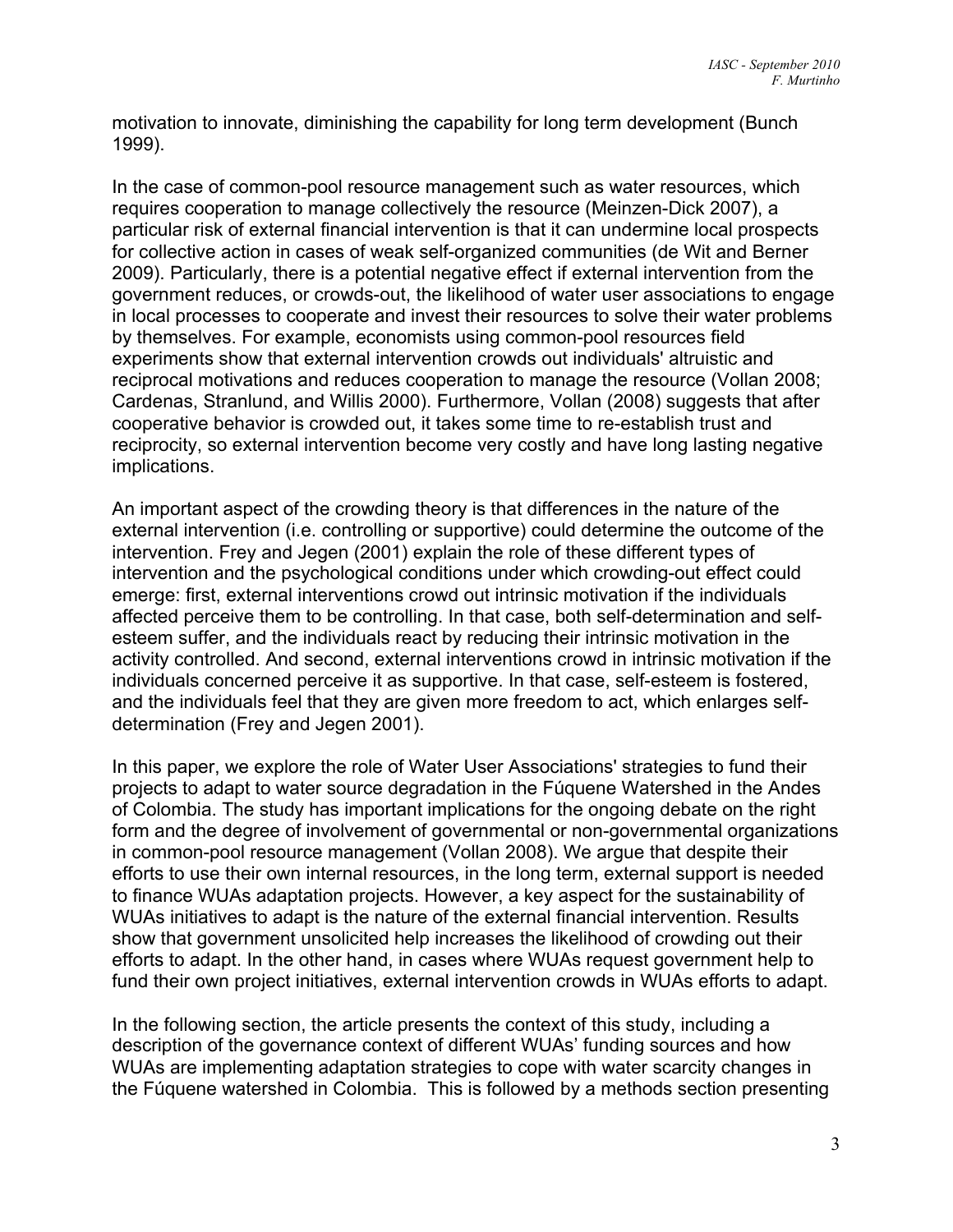the selected case studies for the analysis. Later, in the results and subsequent discussion, there is an analysis of the implications of external intervention and internal funding on WUAs' initiatives to adapt.

## **2 CONTEXT: WATER SCARCITY CHANGE AND FUNDING SOURCES FOR WUAS' ADAPTATION**

## *2.1 The region*

The study site is located in the watershed of the rivers Ubaté and Suárez in Colombia, known generally as the "Fúquene watershed". Fúquene, has an area of 198,000 ha and is located in the northern part of the eastern mountain range of the Andes, about 100 Km north of Bogotá (see figure 1).



#### *Figure 1: Fúquene watershed location*

The lower part of the watershed, where the valley and a lake are located, has an elevation between 2400m and 2500m above sea level. Mountains surround this valley reaching their highest point at 3,750m (see figure 1). The average rainfall in the watershed is 905mm a year. It has a bi-modal rainfall regime with 6 months of relatively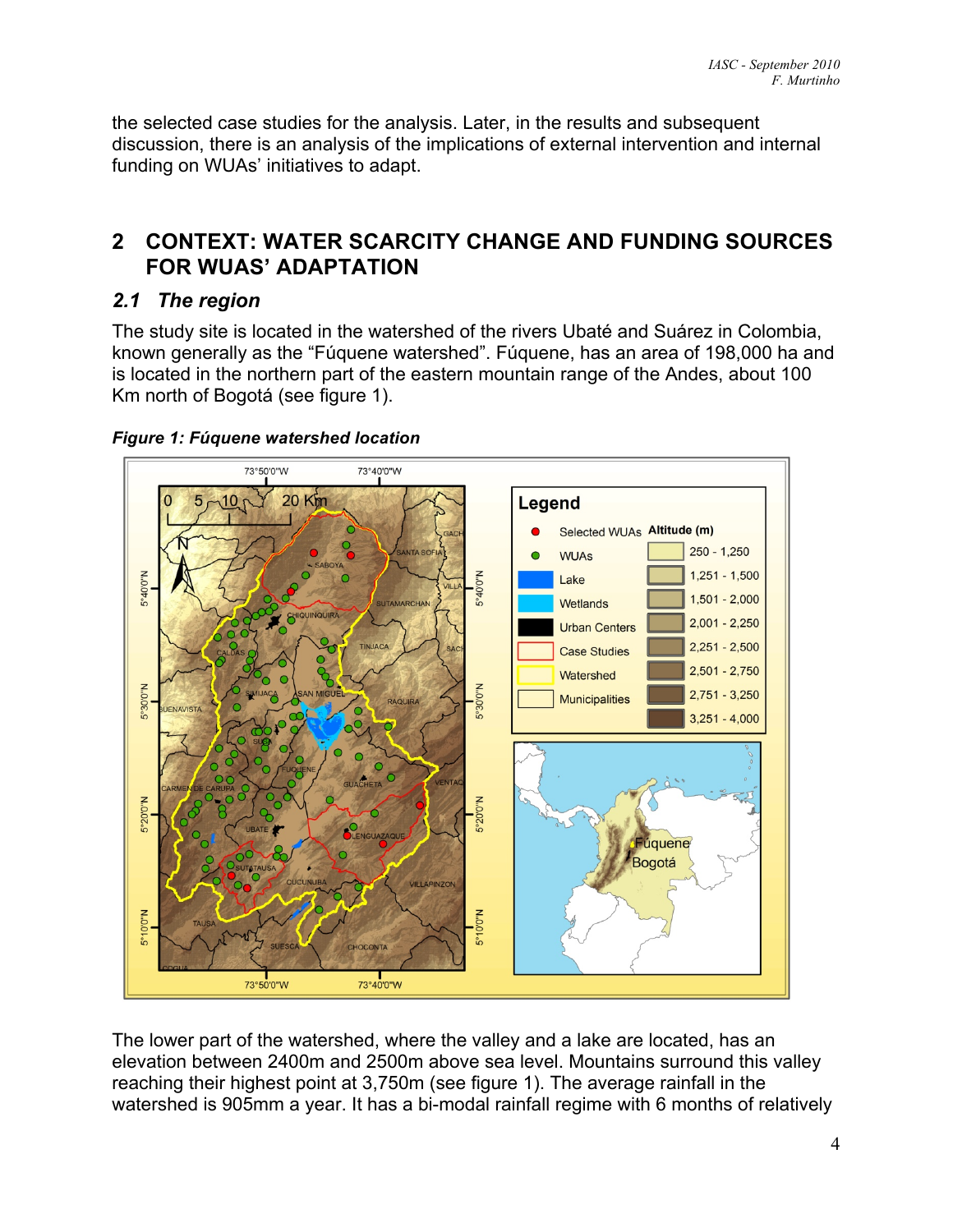drier season or "summer" (32% of total annual rainfall). As most Andean regions in Colombia, the watershed is not high enough to have glaciers or snowpack to store water in the dry seasons. Rainfall is not equally distributed in the watershed. The northern part of the watershed has higher rainfall in both wet and dry season than the southern region. However, rainfall distribution along the year is less homogenous in the northern part. In 2005, only 16,9% of the Fúquene territory was covered by native and partially intervened ecosystems (Murtinho 2009), including strategic water regulators such as páramos and forests (Buytaert et al. 2006; Harden 2006).

Fúquene has 16 municipalities. The rural population of these municipalities is approximately 115,000 inhabitants; this represents 55% of the watershed's population (DANE 2005). The inhabitants are distributed in 147 communities or *veredas*, with an average rural population density of 49 habitants/Km<sup>2</sup> (CAR, 2006). The main economic activity of the region is dairy farming, agricultural activities and small scale coal mining. As in other regions of the Colombian Andes, land is privately owned, however, there are great differences in land distribution that are associated with historical process of colonization (Flórez 2005). The most productive land is located in the irrigated systems in the valley; land is concentrated in a few families and is owned mostly by people from Bogotá. In contrast, land in the upper areas is where most of rural inhabitants live. This study focuses in these upper areas, where the land is the least productive with no irrigation systems, and it is owned by local families that usually have no more than 2 Ha (pers. comm., Fundación Humedales, 2007; Flórez 2005). Poverty levels (measured as percentage of rural population with "Unsatisfied Basic Needs - NBI") in 2005 varies across the watershed from 25% of the population in some southern municipalities to more than 50% in the north and east of the watershed (DANE 2005).

### *2.2 Governance and funding sources for water management in Fúquene*

In Colombia, water distribution is traditionally administered by municipal public water utilities. Due to lack of technical and financial resources, however, public utilities generally provide water only to urban centers and the urban periphery (Colmenares and Mira 2007). In 2005, 92% of the urban population had access to a public water distribution system in contrast to just 22% of rural population (USAID and MAVDT 2005; Colmenares and Mira 2007). For this reason, 41% of the rural population have created their own communal water distribution systems (Colmenares and Mira 2007). In Fúquene, the purpose of these relatively autonomous associations is to distribute water for household consumption, although in most cases without the appropriate water purification systems. WUAs' operational activities and in some cases infrastructure investments are funded by households' water consumption fees. In other cases, local governments support WUAs' investments.

Several governmental agencies, operating at different jurisdictional scales, are responsible for water conservation in the Fúquene watershed (see table 1). At the regional level, the Regional Autonomous Corporation (CAR) is the agency in charge of implementing the national environmental policies in the Fúquene watershed. Some of CAR responsibilities include: provision of water use permits and regulation (including sanctioning) to prevent deforestation and contamination activities. Although small local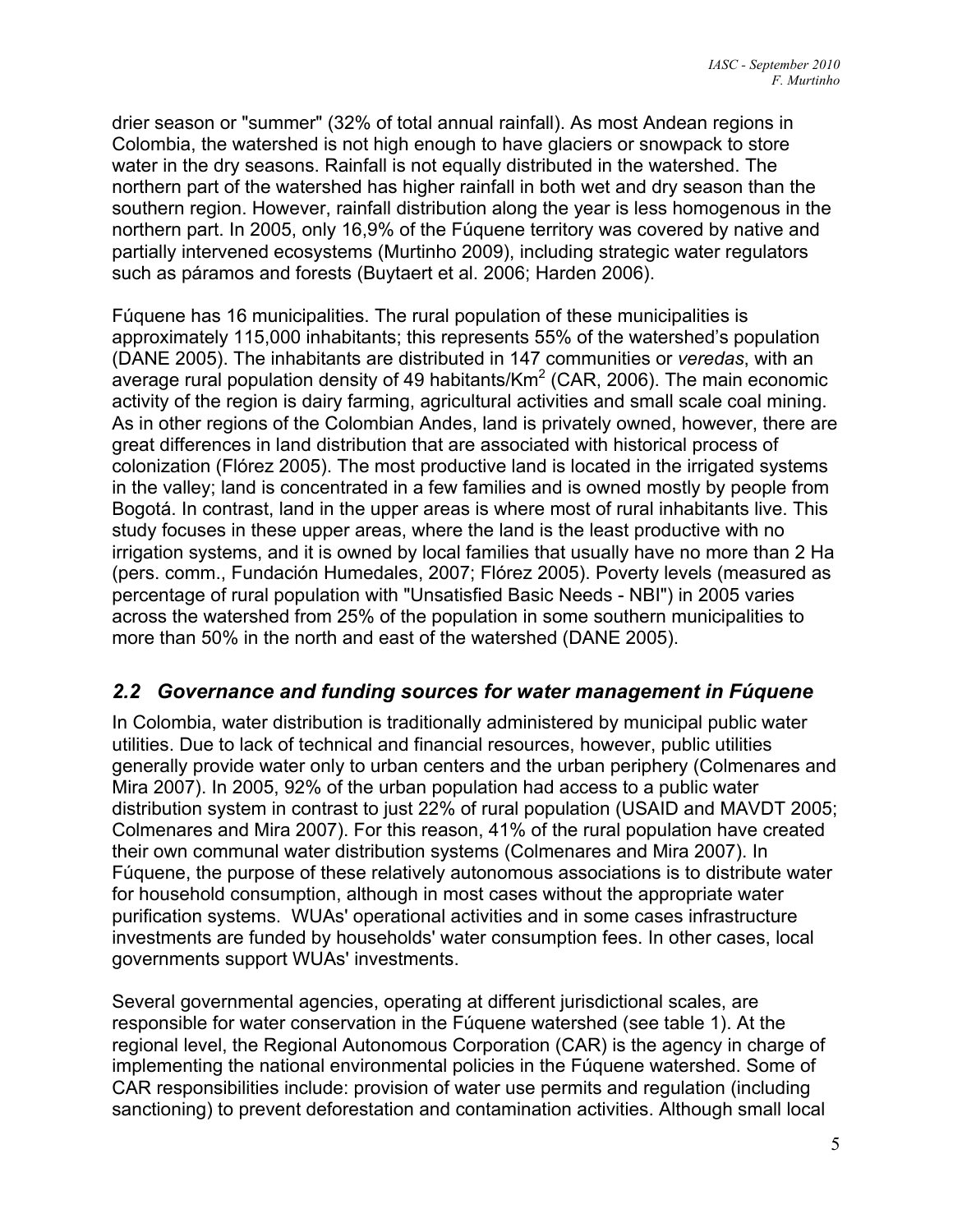projects have been implemented, there are not enough financial resources and political desire to fully implement the watershed management plans (pers. comm., Fundación Humedales, 2007).

|                                                                                    | <b>Water Management</b>                                                                                       | <b>Environmental</b><br><b>Management</b>                                                  | <b>Financial</b><br><b>Resources</b>                                                                   |  |  |  |  |
|------------------------------------------------------------------------------------|---------------------------------------------------------------------------------------------------------------|--------------------------------------------------------------------------------------------|--------------------------------------------------------------------------------------------------------|--|--|--|--|
| <b>National Gov</b>                                                                | Designs policies                                                                                              | Designs policies                                                                           | <b>National Budget</b>                                                                                 |  |  |  |  |
| <b>Regional Gov</b><br>(CAR)                                                       | - Water permits<br>(should monitor<br>appropriate use of<br>water)                                            | - Implement policies<br>- Watershed<br>management plan<br>- Should monitor and<br>sanction | CAR Budget and<br><b>National transfers</b>                                                            |  |  |  |  |
| <b>Local Govs (16)</b><br><b>Municipalities)</b>                                   | - Urban: water<br>distribution<br>- Rural: support WUAs<br>with water<br>infrastructure<br>investments        | - Should coordinate<br>with CAR to<br>implement national<br>policies/watershed<br>plans    | Mostly transfers<br>from national<br>government                                                        |  |  |  |  |
| <b>Communities</b><br>(128 Water<br>User<br><b>Associations -</b><br><b>WUAs</b> ) | - Water distribution to<br>households<br>- Should follow<br>policies<br>- Autonomous<br>operational decisions | - Should follow<br>policies<br>- Autonomous<br>operational decisions                       | - Operational<br>activities:<br>households fees<br>- Infrastructure:<br>households and<br>municipality |  |  |  |  |

*Table 1. Governance characteristics in Fúquene*

*Source: Regional officials, municipal officials, and WUA leaders´ interviews (Murtinho, 2010)*

At the local scale, municipal authorities are in charge of coordinating efforts with the CAR in order to protect water resources (see table 1). In addition, they have to invest in rural development, including investing in water management infrastructure, usually by supporting WUAs' needs (water tanks, distribution networks, etc.). In Colombia, most of local government financial resources come from transfers from the national government. The amount of these transfers depends on the municipality fiscal efficiency and their socio-economic characteristics (DNP 2008). In Fúquene, rural investment levels varies among municipalities, from a 5-year average of US\$74,000 in the northern part of the watershed, to more than US\$390,000 in other regions (DNP 2008).

As many other areas in Colombia, local government investments are distributed based on a clientelist basis inside each municipality (Flórez 2005). Municipalities assign their financial resources by 1) funding WUAs' water projects initiatives, or 2) directly investing in water projects with a top-down approach. In the first case, WUAs request for external support is usually not enough to find municipal resources; political affiliation or connections with local authorities may be needed to negotiate financial resources. Some WUA leaders report that they usually support one of the candidates in the municipal elections, and in exchange they receive financial resources for communities' water projects (pers comm.., WUA leaders 2008). In other cases, leaders state that they requested external funds to local authorities, but they did not want to establish direct contact with them. They state that they preferred to be "outside of politics" or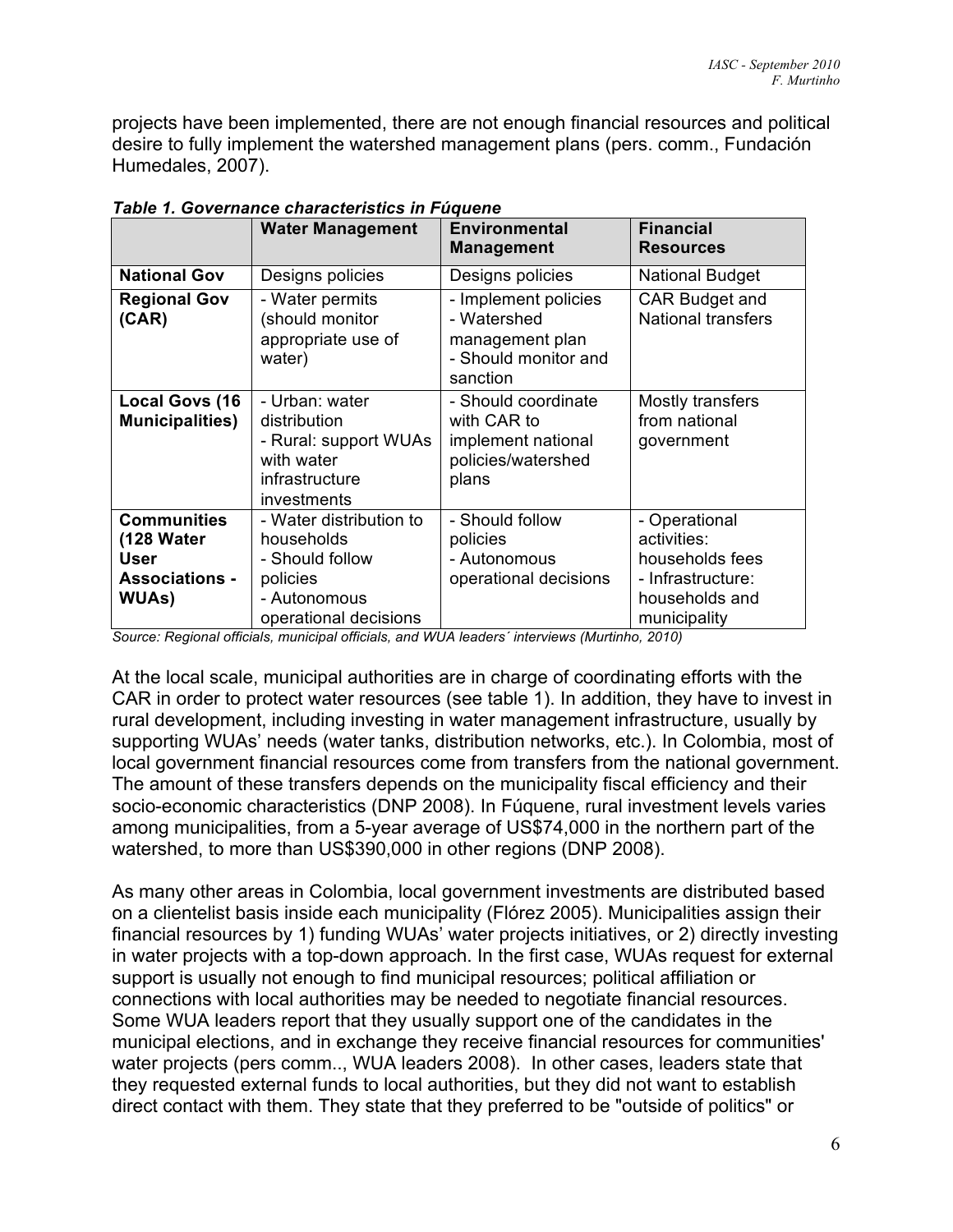avoid possible corruption problems, even though they recognize that it greatly reduces their chances of finding support for their projects (pers comm.., WUA leaders 2009). In the second case, municipalities invest in water projects without asking WUAs needs. With these gifts or unsolicited help, municipality officials also look to gain electoral support from communities.

Besides financial resources for infrastructure investment, there is not much support to WUAs in Fúquene. Most of the associations have not received water management training (or informal education) from the government, and none of them have had any training from nongovernmental organizations (NGOs).

### *2.3 WUAs adaptation strategies to water scarcity change in Fúquene*

In Fúquene, many WUAs are trying to adapt to water source degradation with the objective of sustaining water flow during the summer season and in some cases, to improve or sustain the quality of the resource. Currently, 51% of WUA leaders perceive that there are medium, high or very high water scarcity problems in the summer.

The scarcity problem is getting worse for most WUAs. According to 63% of WUAs, currently there is less water available compared to previous decades. They state that there are three main causes of the higher water scarcity: land cover changes, rainfall changes and higher water demand due to population increase (Murtinho 2010).

Facing these changes, WUAs in Fúquene are implementing three types of strategies to deal with water sources degradation (see figure 2): micro-watershed management (trying to conserve and restore native ecosystems close to the water sources with the goal of protecting the water resource), supply management (trying to increase or keep constant the safe-drinking water supply), and demand water management (trying to decrease the waste of water).

# **3 METHODS AND STUDY SITES**

This article is based on data gathered in 12 months of fieldwork between 2007 and 2010 using different quantitative and qualitative methods. Socio-economic information includes: municipal public investment data from 2000 to 2006 and demographic census data for 2005 (DANE 2005; DNP 2008), semi-structured interviews to key informants, and structured interviews to the 111 WUA leaders of the watershed<sup>5</sup>. In addition, in order to collect household information eight WUAs were selected. For each of the eight WUAs there was approximately 15 households' surveyed or 12% of the total households for each WUA (for a total of 111 household surveys). Households were selected from the lower, middle and higher part of the water distribution system for each WUA in order to capture possible differences of water scarcity due to the location of the

<sup>————————————————————&</sup>lt;br><sup>5</sup> 17 water associations were not included in the analysis: in 8 cases it was not possible to do the interviews. In 9 cases association were exceptional cases (they did not use superficial water sources or they were exceptionably big - more than 1300 users) that made adaptation strategies difficult to compare.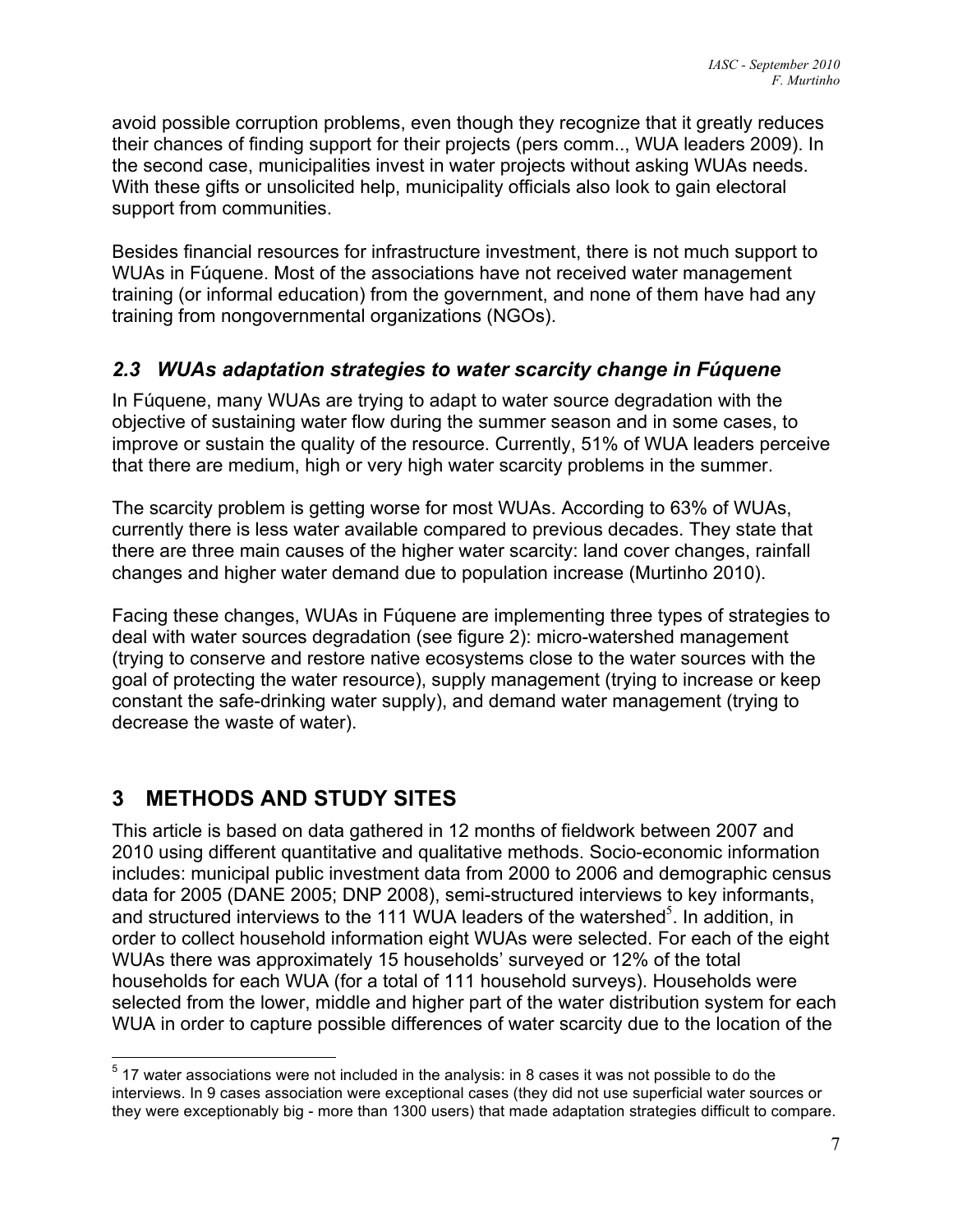household inside the water distribution system. In addition to the socioeconomic information, environmental information was gathered, including: land cover-land use maps from 1987 and 2005 (scale 1:100,000) (IAvH 2007) and daily rainfall data between 1962 and 2006 for 13 stations inside the watershed (CAR 2008).

In this study, adaptation is defined as a conscious process or action in a system in order to respond to a current or predicted environmental, socio-economic or institutional disturbances<sup>6</sup> (Murtinho and Hayes 2008; Ford et al. 2007; Nelson, Adger, and Brown 2007; Smit and Wandel 2006). This definition implies that the strategies implemented by WUAs in Fúquene, in order to be categorized as an "adaptation" has to be conscious investments specifically to solve water scarcity problems. In addition, in order for a strategy to be an "adaptation" it is required that the WUA had the initiative and participated in the process of implementation (even if financial sources came from the government). However, unsolicited help, donations or gifts are not categorized as adaptation strategies since there is no WUA initiative and involvement in the process of implementation.

In order to analyze the implications of the different financial sources on the WUAs' initiative to adapt we divide the analysis in 4 sections: first we explore the relation between total municipal investments over WUAs' initiative to adapt. Later we desegregate this municipal investment and we analyze the implications of solicited and unsolicited help on WUAs' initiatives. Finally we explore the potential risks of low external intervention in WUAs ability to adapt.

To conduct the analysis we grouped WUAs according to the level of adaptation and their funding sources. We classified as high levels of adaptation those WUAs that are equal or above four adaptation strategies (the median for the whole watershed). In addition, we divided the high-adaptation WUAs in two groups, those that had higher number of strategies funded by external sources, and those that have higher number of strategies funded by internal sources. To avoid ambiguities, we excluded from the analysis those WUAs that had the same number of strategies funded by external and internal sources. In order to test differences from these three WUA groups, high-adapt (external), high-adapt (internal) and low-adapt, we used SPSS v18 to run bi-variate statistical tests including T-test, continuity correction test and likelihood ratio test.

### *3.1 Study sites*

The goal of selecting a few case studies is to analyze households' perceptions and characteristics from WUAs with high and low levels of initiatives to adapt. Trying to reduce the variability of the different regions of the watershed, the case studies were selected from just three of the 16 municipalities of the Fúquene watershed, which have very different levels of municipal water investment. The objective of differentiate among

6 Adaptation strategies at least should be intended to be successful or reduce present and future vulnerabilities, although there is no guarantee that the actual outcome will achieve this goal. The strategies that WUAs have implemented in the Fúquene watershed have not being evaluated in economic, social or environmental terms.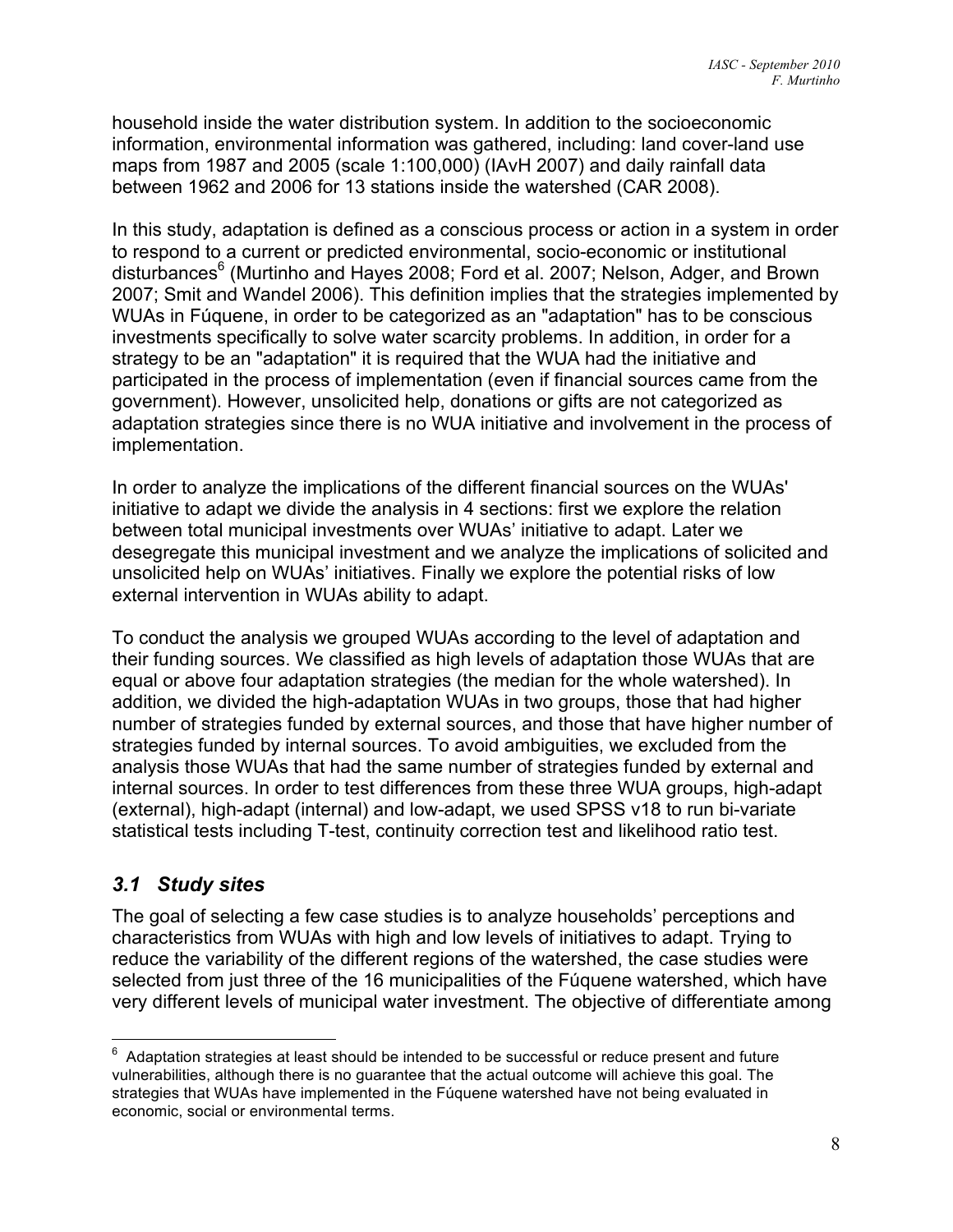different levels of water investment is to control for differences in the level of municipal support that Water User Associations might have to implement adaptation strategies. The three selected municipalities are: Sutatausa in the southwest of the watershed with the highest rural water management investment of the watershed (a 5-year average of US\$55 per person), Saboyá in the northern end with the lowest investment (13 US\$/hab), and Lenguazaque in the southeast has a mid level water investment (30 US\$/hab) (see table 3 and figure 1).

From the 27 WUAs located in these three municipalities, we selected 8 WUAs. After ordering them from high to low number of adaptation strategies implemented, we randomly selected 4 from the higher group, and 4 from the lower group. Table 2 presents the 8 WUAs selected, ordered by the number of implemented adaptation strategies.

| WUA Id        | Municipality        | #<br>adaptation<br>strategies | Adaptation<br>category &<br>financial<br>strategy | <b>WUA</b><br>Years of<br>experie<br>nce | # of<br><b>Users</b> | Users'<br>main<br>livelihood | Water<br>Scarcity<br>Perception |
|---------------|---------------------|-------------------------------|---------------------------------------------------|------------------------------------------|----------------------|------------------------------|---------------------------------|
| SAB 03        | Sabová              | 6                             | High-Adapt<br>(Internal)                          | 27                                       | 150                  | Farming                      | Med/High                        |
| <b>LEN 01</b> | Lenguazague         | 6                             | High-Adapt<br>(External)                          | 15                                       | 575                  | Minina                       | Med/High                        |
| SUT 03        | Sutatausa           | 5                             | High-Adapt<br>(Internal)                          | 6                                        | 43                   | Farming                      | Low                             |
| SUT 04        | Sutatausa           | 4                             | High-Adapt<br>(Internal)                          | 27                                       | 120                  | Farming                      | Low                             |
| SAB 15        | Saboyá              | 3                             | Low-Adapt                                         | 8                                        | 112                  | Farming                      | Med/High                        |
| SAB 08        | Sabová              | 2                             | Low-Adapt                                         | 18                                       | 104                  | Farming                      | Med/High                        |
| <b>LEN 04</b> | Lenguazaque         | $\overline{2}$                | Low-Adapt                                         | 29                                       | 66                   | Mining                       | Med/High                        |
| LEN 06        | Lenguazaque         | $\overline{2}$                | Low-Adapt                                         | 8                                        | 150                  | Minina                       | Med/High                        |
|               | Median for 111 WUAs | 4                             | High-Adapt                                        | 18                                       | 86                   | Farming                      | <b>Med/High</b>                 |

*Table 2. Main characteristics of selected case studies*

*Source: WUA leaders´ interviews*

From the four WUAs with high level of initiative to adapt, three rely predominantly on internal funding (from user contributions) and one relies on external support from the government to finance their investments. The eight WUAs sample have similar key characteristics to the whole 111 WUA population in terms of the years of experience distributing water, users' main livelihoods and water scarcity. The average number of users of the selected sample is higher than the 111 WUA population, since it includes LEN 01, the biggest WUA in the watershed.

## **4 RESULTS**

Some WUAs in Fúquene are implementing adaptation strategies to cope with increasing water scarcity. In most cases, these strategies are implemented by WUAs' initiative. Although municipal intervention is very important to fund WUAs' adaptation strategies, at the aggregated level municipal water investment is not a good predictor of adaptation. If, however, we distinguish between solicited financial support and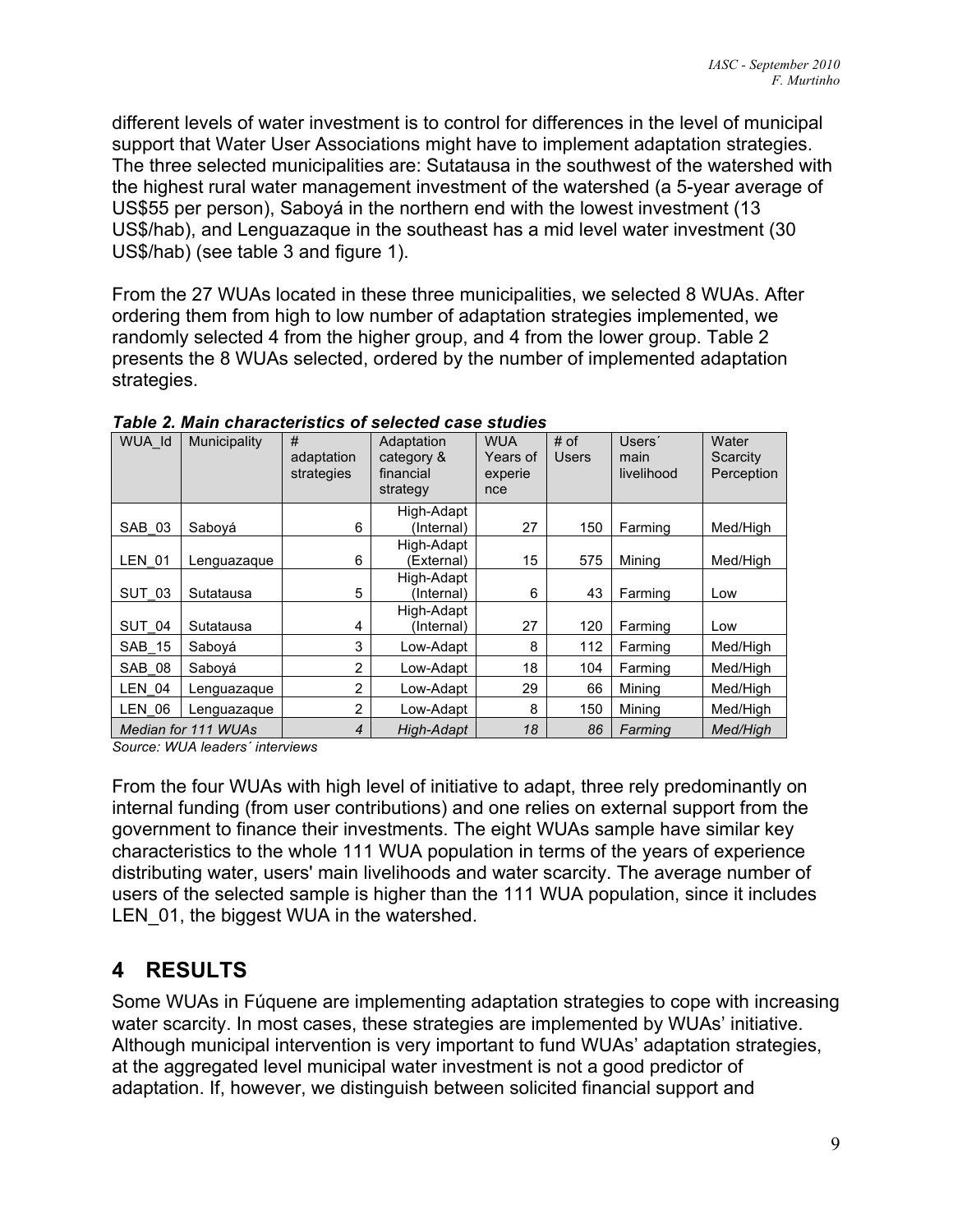unsolicited support (a municipal top-down approach to invest the resources), there is clear evidence of the influence of municipal resources in WUAs' initiative to adapt. Municipal water investment positively influences WUAs' initiative to adapt when the investment responds to a request from the associations, while it has a negative influence when it is a top-down approach. In other cases, WUAs decide to fund their adaptation strategies with communities' own resources with relative low external intervention; however, this strategy increases the risk of losing support from the water users.

#### *4.1 Total municipal water investment in Fúquene and WUAs' financial strategies*

Municipalities are investing in water management trying to support communities' water necessities. However, the level of total municipal water investment is not a good predictor of the number of adaptation strategies that WUAs are actually implementing, so it is necessary to dig deeper in the nature of this external intervention.

According to estimates between 2000 and 2006, 16% of the municipalities' rural investment in the Fúquene watershed was invested in water management. Table 3 shows a comparison of these municipal investments and WUAs adaptation strategies for the three selected municipalities (with the highest water investment of the Fúquene watershed, the lowest and an average investment). For example, Saboyá, despite having the lowest investment of the 16 municipalities, does not have a low average of adaptation strategies implementation. These findings were confirmed in a multi-level model with the 111 WUAs, where municipal water investment was not statistically significant to predict WUAs' initiative to adapt (Murtinho 2010).

| <b>Municipality</b> | <b>Water Investment</b><br>Avg 2000-2006<br>(US\$/hab) | Avg # of WUAs'<br>adaptation strategies |
|---------------------|--------------------------------------------------------|-----------------------------------------|
| Sutatausa           | 54                                                     | 4.5                                     |
| Lenguazaque         | 30                                                     | 3.3                                     |
| Saboyá              | 13                                                     |                                         |

*Table 3. Municipal investment vs. WUA adaptation strategies*

*Source: WUA leaders´ interviews and estimations from DNP 2008*

Since at the aggregated level municipal water investment is not a good predictor of adaptation, to better understand these investments and their influence on WUAs' initiatives, we disaggregate WUAs' funding sources in solicited external help, unsolicited external help (gifts or donations), and internal funding. As seen in figure 2, most of the strategies have been implemented by the initiative of the WUAs. Forty one percent of the strategies have been executed with WUAs' internal funds (through households' contributions) and 45% have been implemented by WUAs' initiative but with external financial support. The remaining 14% of the strategies have been putted into operation by the government itself, as donations or gifts, without WUAs involvement. As can be seen in figure 2, the most common government support (either from WUAs request or as a gift) is water tanks. According to WUA leaders' water tanks are not the most effective way to deal with water scarcity problems, however, politicians favor this type of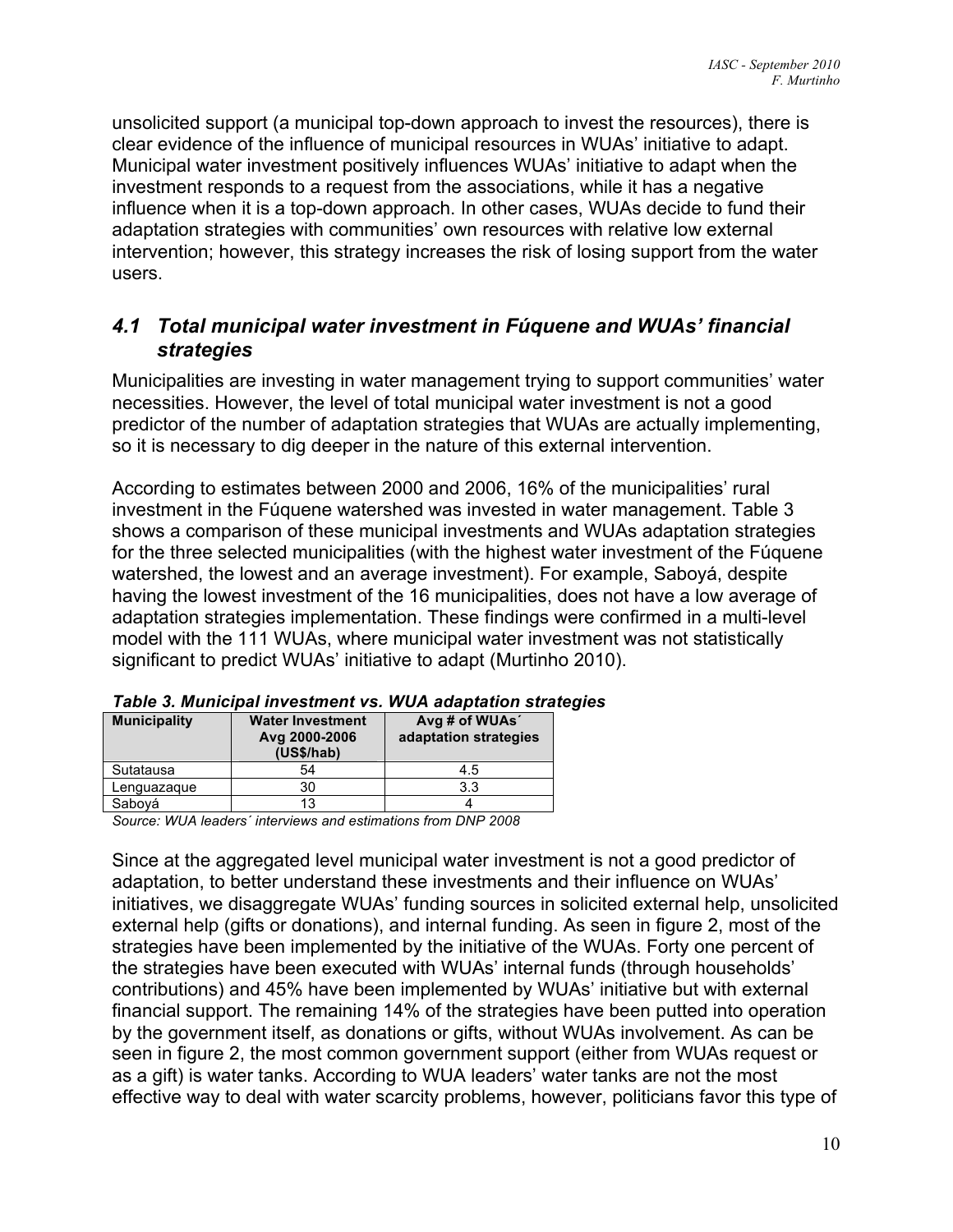strategy since they are relatively visually attractive, so it is publicity to gain votes from the communities.



*Figure 2. Strategies implemented by funding source*

*Source: WUA leaders´ interviews. See Murtinho (2010) for details of each adaptation strategy.*

In order to analyze the influence of these different funding strategies on WUAs' initiative to adapt, in the following sections we analyze the effect of external solicited help, later the influence of municipal unsolicited water investments and finally the implications of low external involvement on WUAs decisions to adapt

### *4.2 Implications of solicited external intervention on WUAs' initiatives to adapt*

In the first case, when external intervention is solicited by WUAs, results show that WUAs that request and receive more external funds have a relatively high number of adaptation strategies implemented, in contrast to the WUAs with low number of adaptation strategies.

Figure 3 presents the differences in WUAs support requests and the actual support received according to the levels of adaptation (low or high) and financial strategies used by the WUAs (predominantly financed with internal vs. external resources). As shown in the figure, WUAs that have lowest levels of funds requested also have the lowest levels of adaptation. According to interviews with WUA leaders, requesting funds is a complicated bureaucratic process that requires relatively high levels of organization. The figure also shows that 24 WUAs rely mainly in internal sources of funding. This group of WUAs despite being well organized receive support in less than half of the projects they requested funds. According to interviews usually these WUAs lack the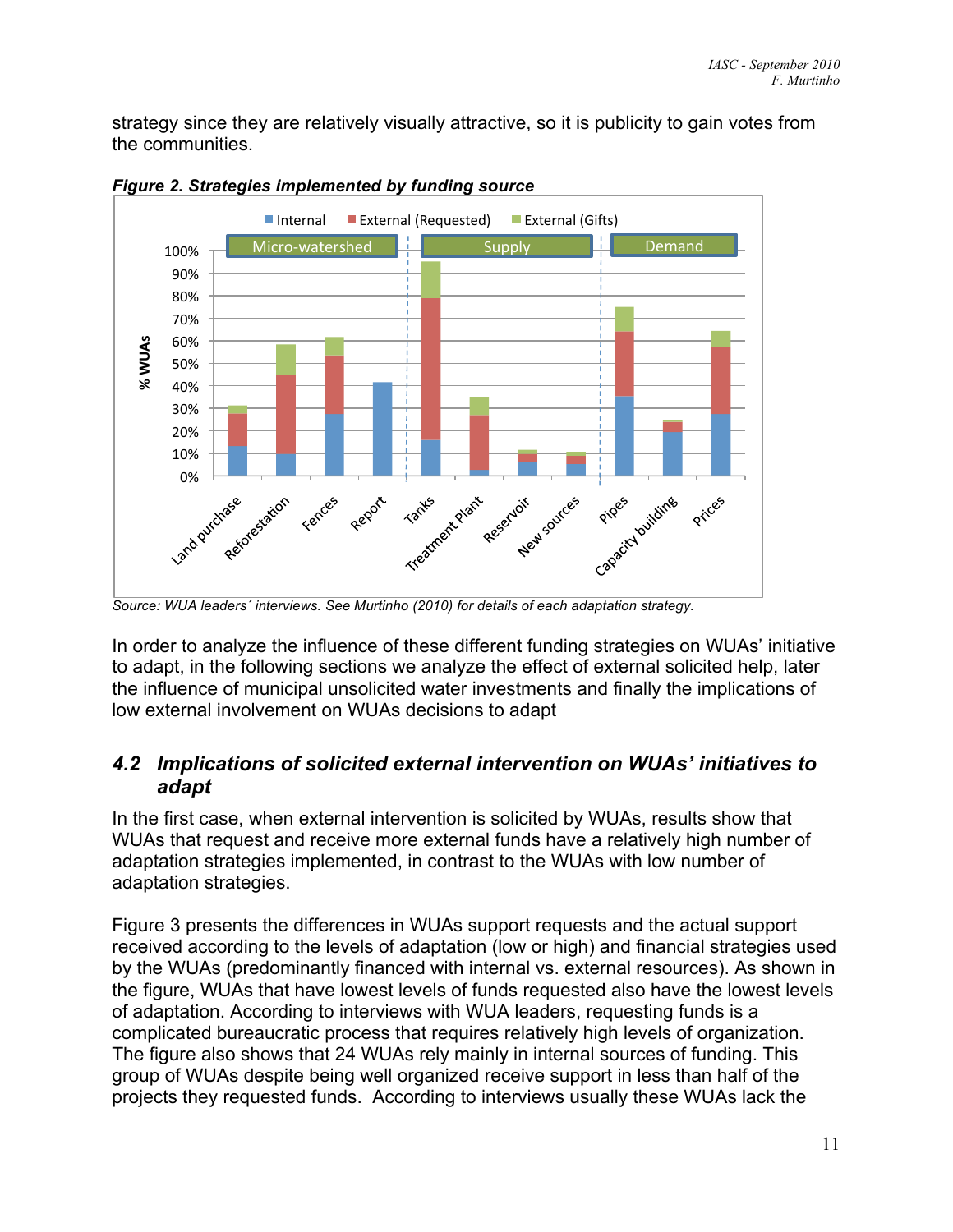political connections needed to get the external funds and in other cases they try to avoid getting involved in the local political system (pers. comm., WUA leaders 2009). Finally, the 37 WUAs that rely in external funding for implementing their strategies have the best rate of success finding support for their projects (thanks to their well established political connections). Although usually WUA leaders complain that government investments are not enough for their community needs, they find that these resources are extremely important to support their adaptation strategies (pers. comm., WUA leaders 2009).

These findings were confirmed with regression models with the 111 WUAs, were both variables, request external support and political connections, are positively and significantly related to the number of adaptation strategies implemented (Murtinho 2010).



*Figure 3. Requests and support received by levels of initiatives to adapt*

#### *4.3 Implications of unsolicited external intervention on WUAs' initiatives to adapt*

The second type of external involvement is when municipalities invest directly in water management with a top-down approach, where municipalities decide how the funds should be invested. In these cases, WUAs perceive the investment as political donations or gifts which have the negative effect of decreasing their initiative to adapt and their efforts to self-organize to request funds for new projects.

Figure 4 presents the percentage of WUAs that have received gifts from the government. More than 50% of WUAs that have implemented relatively low number of adaptation strategies have received one or more gifts, compared to less than 25% of WUAs with high number of adaptation strategies.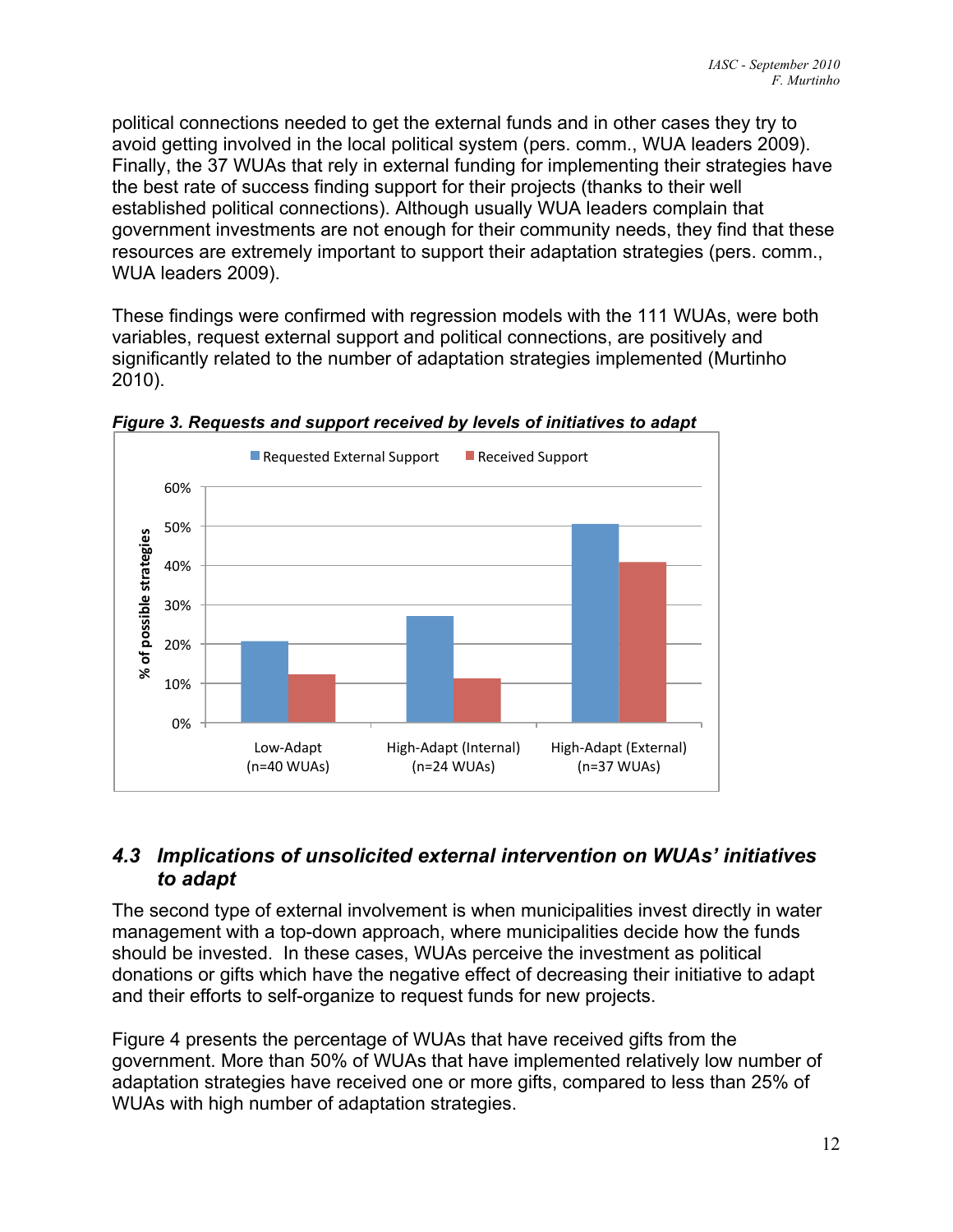

*Figure 4. Government unsolicited help and levels of initiative to adapt*

*Differences are statistically significant (Likelihood ratio=4.51, p=0.105, n=101)*

The effect of this municipal unsolicited help is also related to the differences among WUAs in their levels of organization. When WUAs receive unsolicited help, they reduce their effort to request funds for new projects. While 58% of WUAs that did not received gifts made the effort to request new funds, just 14% of those that get gifts made the effort (continuity correction 17.521 p=0.000, n=108). Furthermore, although not statistically significant, those WUAs that have received gifts are less likely to have a registry to be legally recognized as community based organization (a proxy of their level of organization).

Finally, it is important to mention, that municipalities investing with a top-down approach, are not necessarily investing in those regions that need more help to cope with water scarcity. For instance, a quarter of those WUAs with high water scarcity have not received unsolicited help or gifts, while more than 40% of those WUAs with low water scarcity levels have received gifts (continuity correction 2.897 p=0.089, n=108).

### *4.4 Implications of low intervention on WUAs' initiatives to adapt*

In addition to relying on external financial support, the alternative strategy for some WUAs (usually those with higher income) is to fund most of their initiatives to adapt with resources from their own water users contributions. This financial strategy has the benefit of not depending on external financial sources to implement adaptation strategies; however it increases the risk of losing support from their own water users.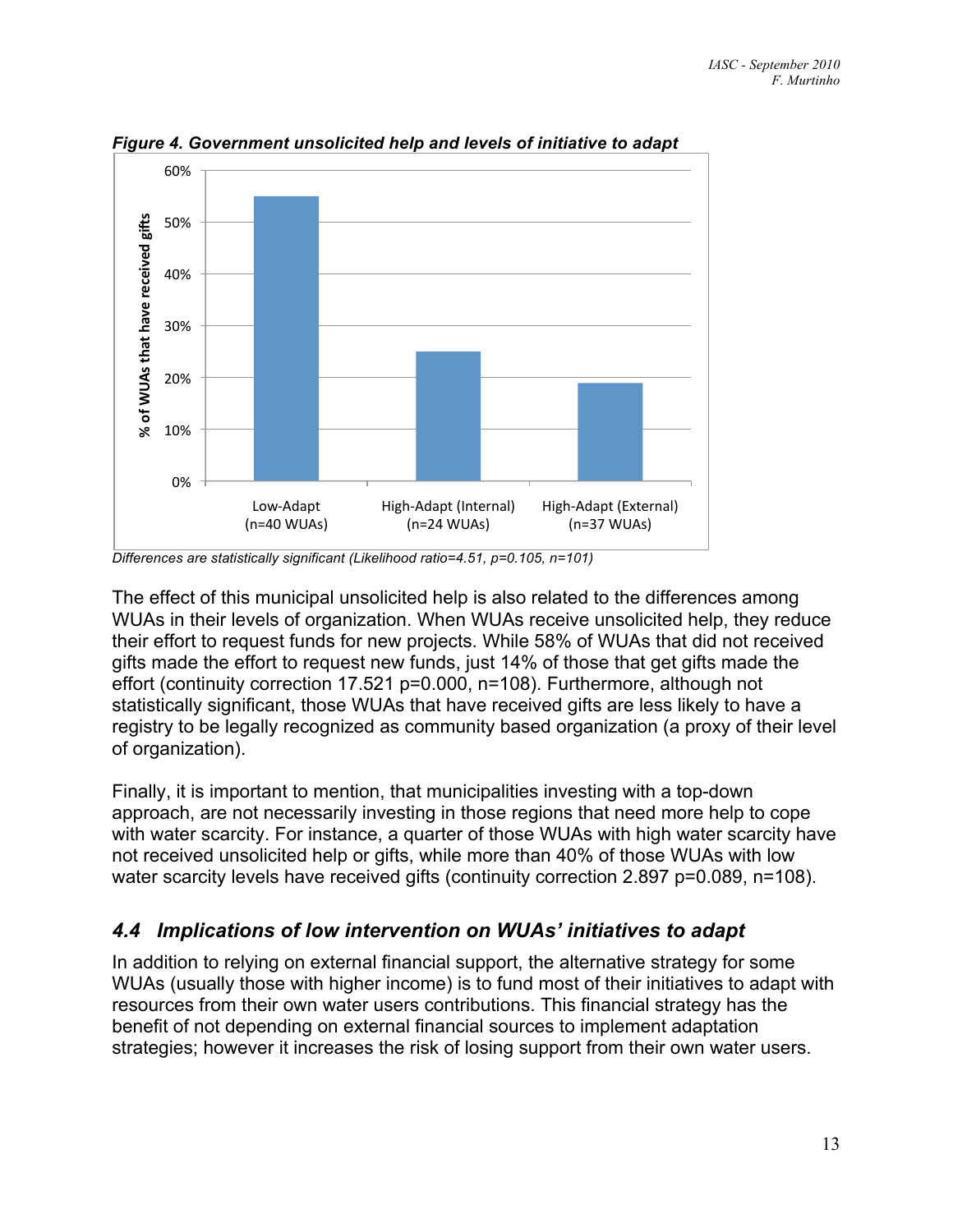Some WUAs have the ability to use internal resources to fund their initiatives to adapt. This group of WUAs has users with relatively higher household income, which allows WUAs to finance their adaptation strategies with user fees and contributions. Based on household information from the eight selected case studies, figure 5 shows these differences in household income among the three groups of WUAs.



*Figure 5. Household monthly average income*

These WUAs are usually well organized but do not have the political connections to get funds from the government. According to leaders of the WUAs that rely predominantly on internal funding, they perceive that having a relative independence from the government is an advantage since they do not have to get involved in clientelist practices and are not obliged to return favors to local politicians, although they recognize that it would be easier to finance their projects with help from external funds (pers. comm., WUA leaders 2009).

However, this relative WUA independence in the political system comes with the potential cost of losing support from their water users. Figure 6, shows that water users are willing to financially support more WUAs adaptation strategies in those WUAs that receive government support. In contrast, households that belong to WUAs that rely on internal funding, despite having higher income, they are willing to financially support fewer number of strategies. According to interviews to several households from WUAs that rely on internal funding, they are tired of investing their personal resources to solve water problems (pers. comm., households in Saboyá and Sutatausa, 2009).

*Differences are statistically significant between adapt-internal and other groups (T-test=-2.098, p=0.038, n=107)*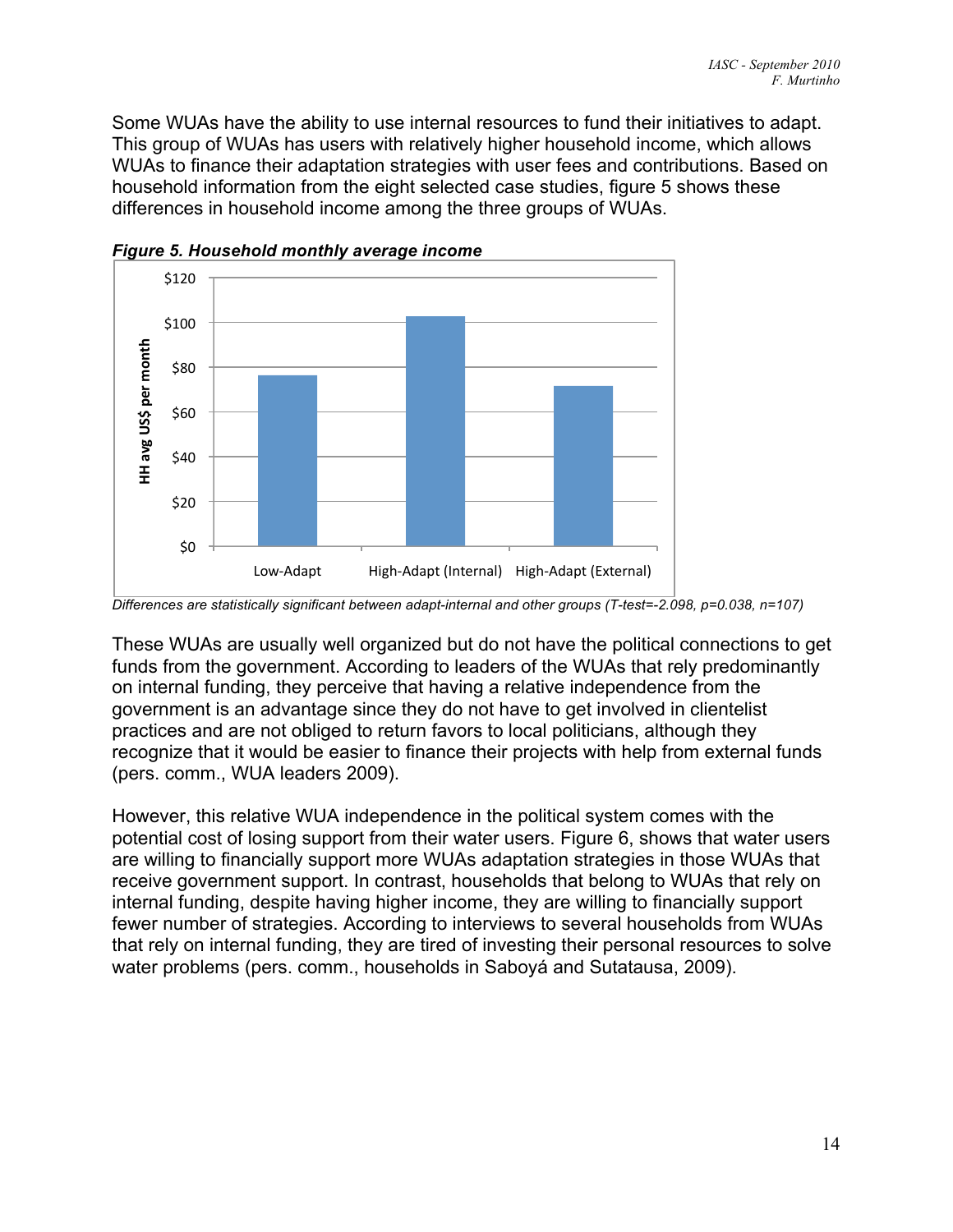

*Figure 6. Households' willingness to support WUAs*

*Differences are statistically significant (Likelihood ratio=11.11, p=0.004, n=102)*

The relatively lack of household willingness to financially support WUAs' adaptation strategies is reflected in their perception of who should solve water problems in their community. Figure 7 shows that less than 65% of users from WUAs that rely on internal funding perceive that their water association is the agency that should solve their water problems. Instead, these households perceive that the government or each user individually should solve water problems. These perceptions contrast to users from WUAs that rely predominantly in external funding sources, where more than 90% of them believe that the water association is the appropriate agency to solve water problems.



*Figure 7. Households' perceptions on who should solve water problems*

*Differences are statistically significant (Likelihood ratio=9.43, p=0.009, n=106)*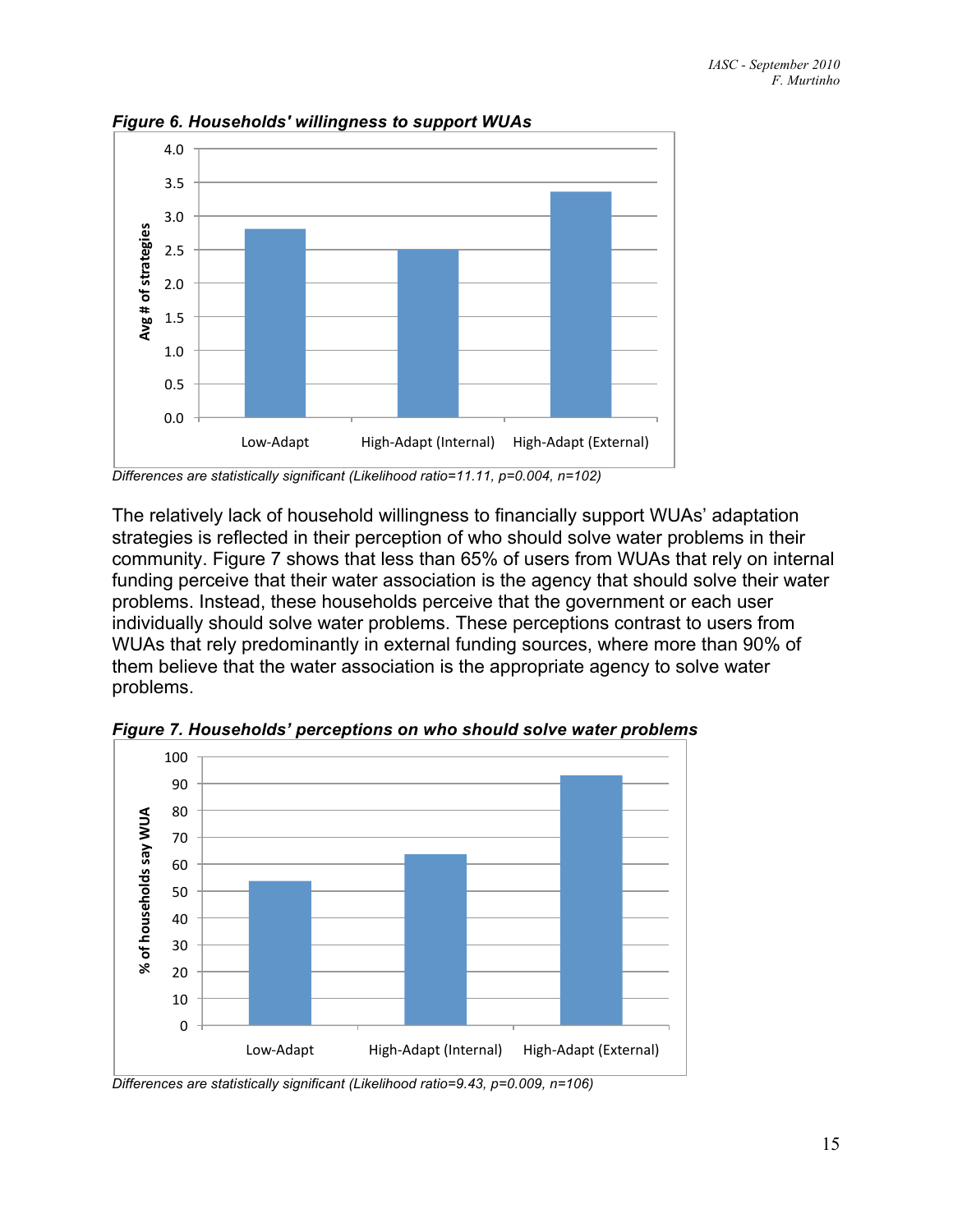## **5 CONCLUSIONS: LONG TERM SUSTAINABILITY OF EXTERNAL INTERVENTION ON ADAPTATION**

The analysis of funding for adaptation amongst the Water User Associations (WUAs) provides empirical evidence of how different external interventions may influence communities' initiatives to adapt. The communities experiences illustrate three different possible funding models (1) solicited intervention; (2) unsolicited intervention; and (3) no, or low, intervention. The different models illustrate the importance of designing external funding that support communities' adaptation strategies.

The experiences of WUAs decisions in the Andes of Colombia, provides important insights into how communities fund their adaptation strategies and the impacts of external support for adaptation to environmental change. First, the analysis shows that total government investment in water management is not a good predictor of the influence of external intervention on communities' initiatives to adapt. Rather, results show that in order to understand external intervention effects on adaptation, it is necessary to distinguish among two very different types of government water management investment: solicited and unsolicited external intervention.

In the context of Colombia, both types of government intervention operate under the same clientelist and paternalistic system where government investments are commonly exchanged for votes or other favors (Florez 2005). However, communities perceive the external intervention in different ways, supportive or controlling, depending on the government approach. These different types of intervention, as predicted by Frey and Jegen (2001), lead to complete different outcomes in terms of their initiatives to adapt. In the first case, when government investment responds to communities financial requests, communities perceive the external intervention as supporting. The analysis of WUAs' initiatives to implement adaptation strategies show that in this case, government intervention crowds-in their efforts to adapt, fostering the association self-efficacy to keep working to solve collectively their water problems. This finding is similar to common-pool resource field experiments in southern Africa, where supportive external intervention does not decrease the likelihood of cooperation (Vollan 2008).

In contrast, when local governments use a top-down approach to allocate their water investments, communities perceive the external intervention as controlling. In this case, results show that there is a crowding-out effect and WUAs decrease their initiative to adapt. Self-determination suffers, and WUAs reduce their efforts to self-organize. Furthermore, WUAs reduce their efforts to request funds for new projects, and they engage in a dependent relation where they wait for more government gifts or donations to solve their water problems. This result is similar to field experiments in Colombia, where controlling external intervention crowds-out cooperation (Cardenas, Stranlund, and Willis 2000). In addition, similar to Bardhan findings (1996), the study shows that this type of external intervention is ineffcient as governments choose to finance not the most effective strategies nor those communities that suffer higher water scarcity.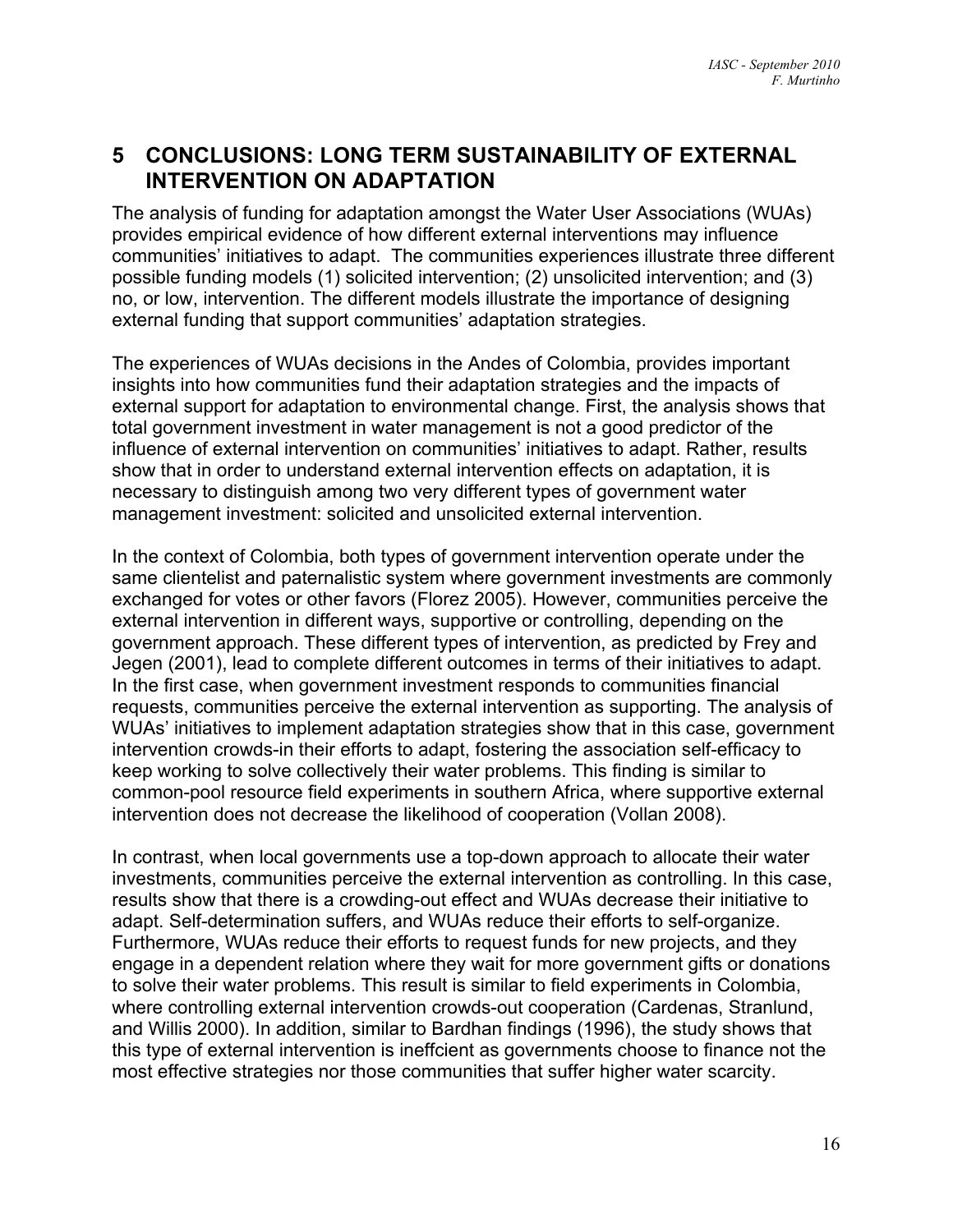In other cases, there is low or no government intervention in WUAs' projects, so WUAs use internal resources to fund their adaptation strategies. In these cases, well organized communities with relative higher household income fund most of their initiatives to adapt with resources from their own water users contributions. These communities are excluded from government projects or they decided to not get involved with the government. In the first case, some communities are excluded from external funding since they lack the appropriate political connections with local politicians. This situation exhibits the inequality issues of external intervention in a clientelist system (Bardhan 1996). In the second case, and similar to other regions in Latin America (Schedler 2002), some communities don't like to get involved in the clientelist system, and they prefer to be "outside of politics" or avoid possible corruption problems, even though they recognize that it greatly reduces their chances of finding support for their projects.

Using internal funding and staying away from the clientelist system might seem a sustainable approach for communities to solve their water problems. However, the study shows that a relatively high number of household members of these WUAs are not willing to continue funding WUAs' investments. For instance, a high number of these households perceive that WUAs are not longer the appropriate organization to solve their water problems and more households perceive that the government should intervene. This implies that in the long term this funding strategy might jeopardize their current high level of adaptation strategies implementation. According to interviews, WUAs are losing support due to the relatively high costs of adaptation investments in the context of poor rural communities, so they wish for government intervention. However, these perceptions might also be influenced by a long history of dependency relations with the government (Florez 2005).

The results here suggest that the bottom up model may be more successful than the top down. Second, the results find that absence of intervention however may not be sustainable in the long-term. The results suggest that policymakers pay careful attention to the conditions under which external interventions are structured as they may be pivotal to the sustenance of the WUAs and their ability to adapt to changing water conditions.

# **6 REFERENCES**

- Bardhan, P. 1996. Efficiency, equity and poverty alleviation: Policy issues in less developed countries. *Economic Journal* 106 (438):1344-1356.
- Bunch, R. 1999. Reasons for non-adoption of soil conservation technologies and how to overcome them. *Mountain Research and Development* 19 (3):213-219.
- Buytaert, W., R. Celleri, B. De Bievre, F. Cisneros, G. Wyseure, J. Deckers, and R. Hofstede. 2006. Human impact on the hydrology of the Andean paramos. *Earth-Science Reviews* 79 (1-2):53-72.
- CAR. 2008. Información Hidrometereológica. Corporación Autónoma Regional de Cundinamarca.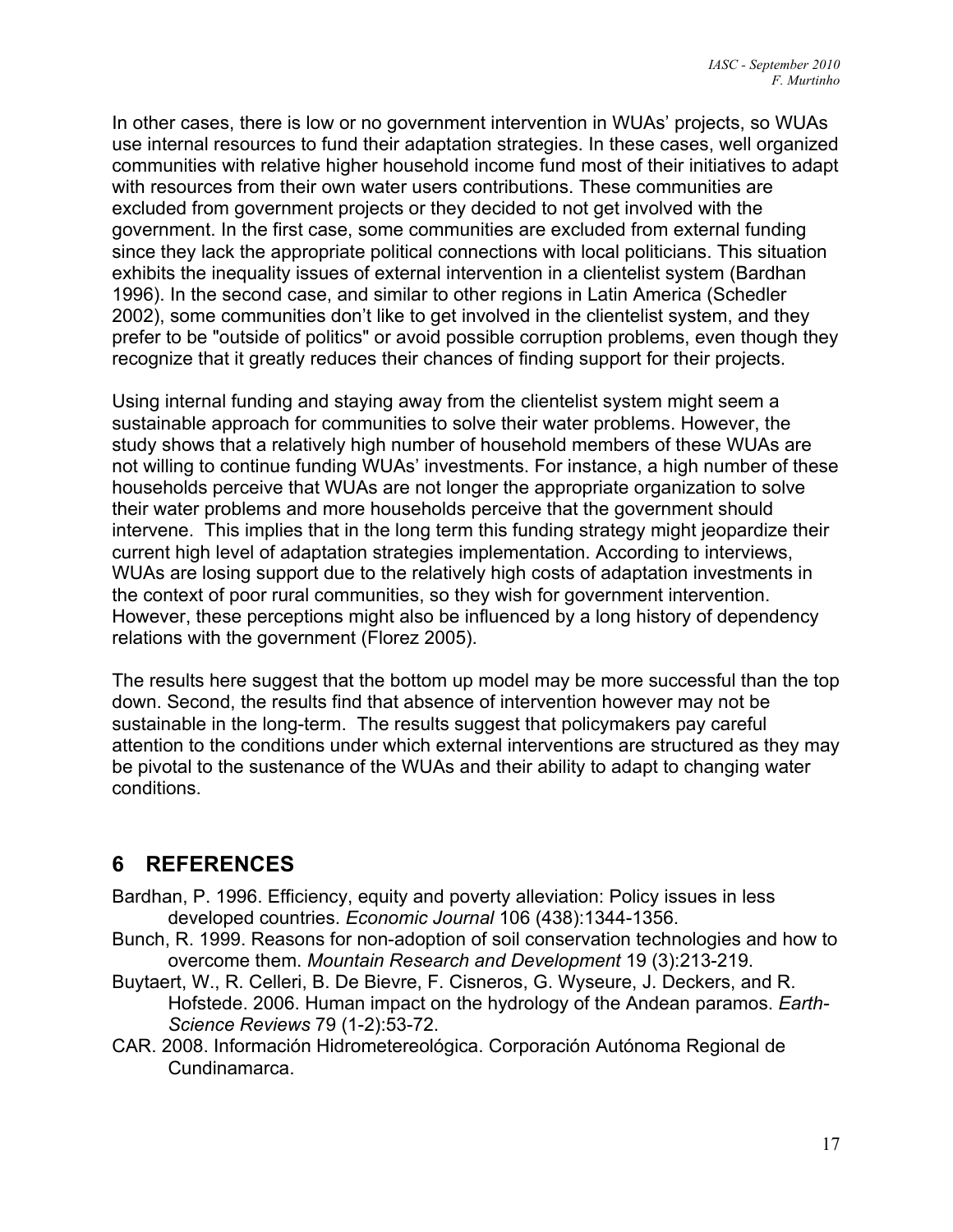- Cardenas, J. C., J. Stranlund, and C. Willis. 2000. Local environmental control and institutional crowding-out. *World Development* 28 (10):1719-1733.
- Colmenares, Rafael, and Juan Camilo Mira. 2007. Paradojas del agua en Colombia. Privatización y alternativas públicas. In *Colombia: ¿Un futuro sin agua?*, edited by H. D. Correa. Bogota: Ecofondo, Foro Nacional Ambiental y Ediciones desde Abajo.
- DANE. 2005. Censo General 2005. Departamento Administrativo Nacional de Estadistica.
- de Wit, Joop, and Erhard Berner. 2009. Progressive Patronage? Municipalities, NGOs, CBOs and the Limits to Slum Dwellers' Empowerment. *Development and Change* 40 (5):927-947.
- DNP. 2008. Informes Presupuestales. Departamento Nacional de Planeacion.
- Eakin, H. 2005. Institutional change, climate risk, and rural vulnerability: Cases from central Mexico. *World Development* 33 (11):1923-1938.
- Flórez, Alberto. 2005. *Una isla en un mar de sangre: El valle de Ubaté durante la "Violencia", 1946-1958*. Medellín, Colombia: La Carreta Editores.
- Ford, J., T. Pearce, B. Smit, J. Wandel, M. Allurut, K. Shappa, H. Ittusujurat, and K. Qrunnut. 2007. Reducing vulnerability to climate change in the Arctic: The case of Nunavut, Canada. *Arctic* 60 (2):150-166.
- Frey, B. S., and R. Jegen. 2001. Motivation crowding theory. *Journal of Economic Surveys* 15 (5):589-611.
- Harden, C. P. 2006. Human impacts on headwater fluvial systems in the northern and central Andes. *Geomorphology* 79 (3-4):249-263.
- IAvH. 2007. Mapa Ecosistemas (1987 2005). Bogota: Instituto Alexander von Humboldt.
- Kelly, P. M., and W. N. Adger. 2000. Theory and practice in assessing vulnerability to climate change and facilitating adaptation. *Climatic Change* 47 (4):325-352.
- Meinzen-Dick, R. 2007. Beyond panaceas in water institutions. *Proceedings of the National Academy of Sciences of the United States of America* 104 (39):15200- 15205.
- Murtinho, Felipe. 2009. Contrasting climate and land use changes with local perceptions: a case study of water management adaptation in the Andes of Colombia. In *AWRA Annual Conference*. Seattle: American Water Resources Association - AWRA.
- -. 2010. Understanding Adaptation to Climate Variability: Challenges and Opportunities of Community Based Water Management. In *ICARUS Workshop: "Climate Vulnerability and Adaptation: Theory and Cases"*. Urbana-Champaign, ILL.
- Murtinho, Felipe, and T. M. Hayes. 2008. Insights from the field for measuring and analyzing adaptation in common-pool resource management. In *Biennial Conference of the International Association for the Study of the Commons*. Cheltenham, England.
- Nelson, D., W. N. Adger, and K. Brown. 2007. Adaptation to environmental change: contributions of a resilience framework. *Annual Review of Environment and Resources* 32:395-419.